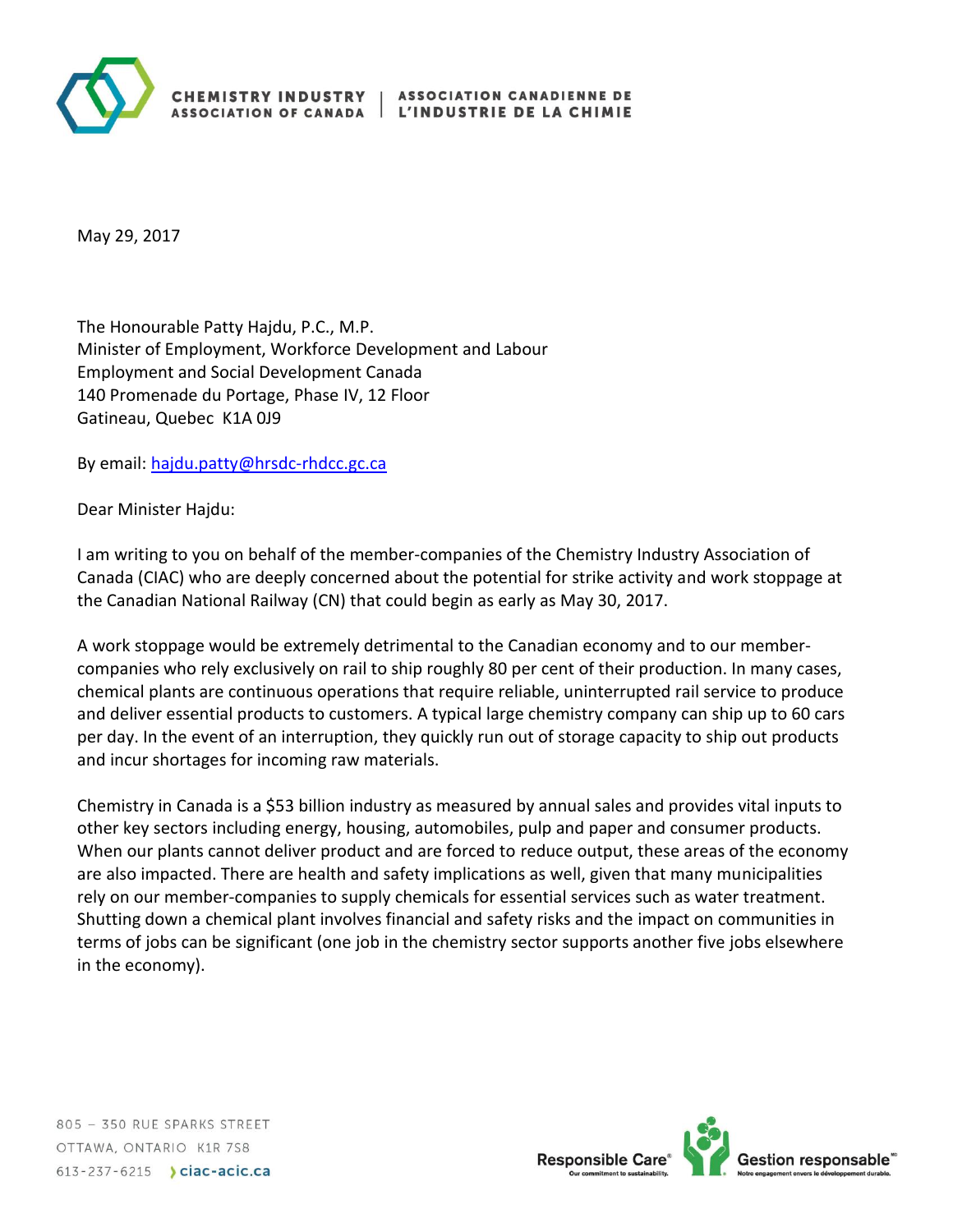CIAC believes that a negotiated solution is always the preferred outcome, but if this fails, we request that you and your Cabinet colleagues consider the broad implications of a potential work stoppage and take early action to prevent serious damage to the Canadian economy.

CIAC has worked closely with government in previous strikes and provided information on the economic, community and critical supply chain impacts. Once again, we are ready to assist you and your Ministry at the earliest possible opportunity if negotiations fail. Please don't hesitate to contact me if you require further information or support.

Yours sincerely,

Bob Masterson President and CEO

c.c.: Rt. Hon. Justin Trudeau, Prime Minister [PM@pm.gc.ca](mailto:PM@pm.gc.ca)

> Hon. Marc Garneau, Minister of Transport [mintc@tc.gc.ca](mailto:mintc@tc.gc.ca)

Michael Keenan, Deputy Minister for Transport [michael.keenan@tc.gc.ca](mailto:michael.keenan@tc.gc.ca)

Lori Sterling, Deputy Minister for Employment, Workforce and Labour [lori.sterling@labour-travail.gc.ca](mailto:lori.sterling@labour-travail.gc.ca)

Hon. François-Philippe Champagne, Minister of International Trade [Francois-Philippe.Champagne@international.gc.ca](mailto:Francois-Philippe.Champagne@international.gc.ca)

Timothy Sargent, Deputy Minister for International Trade [timothy.sargent@international.gc.ca](mailto:timothy.sargent@international.gc.ca)

Hon. Navdeep Bains, Minister of Innovation, Science and Economic Development [ised.minister-ministre.isde@canada.ca](mailto:ised.minister-ministre.isde@canada.ca)